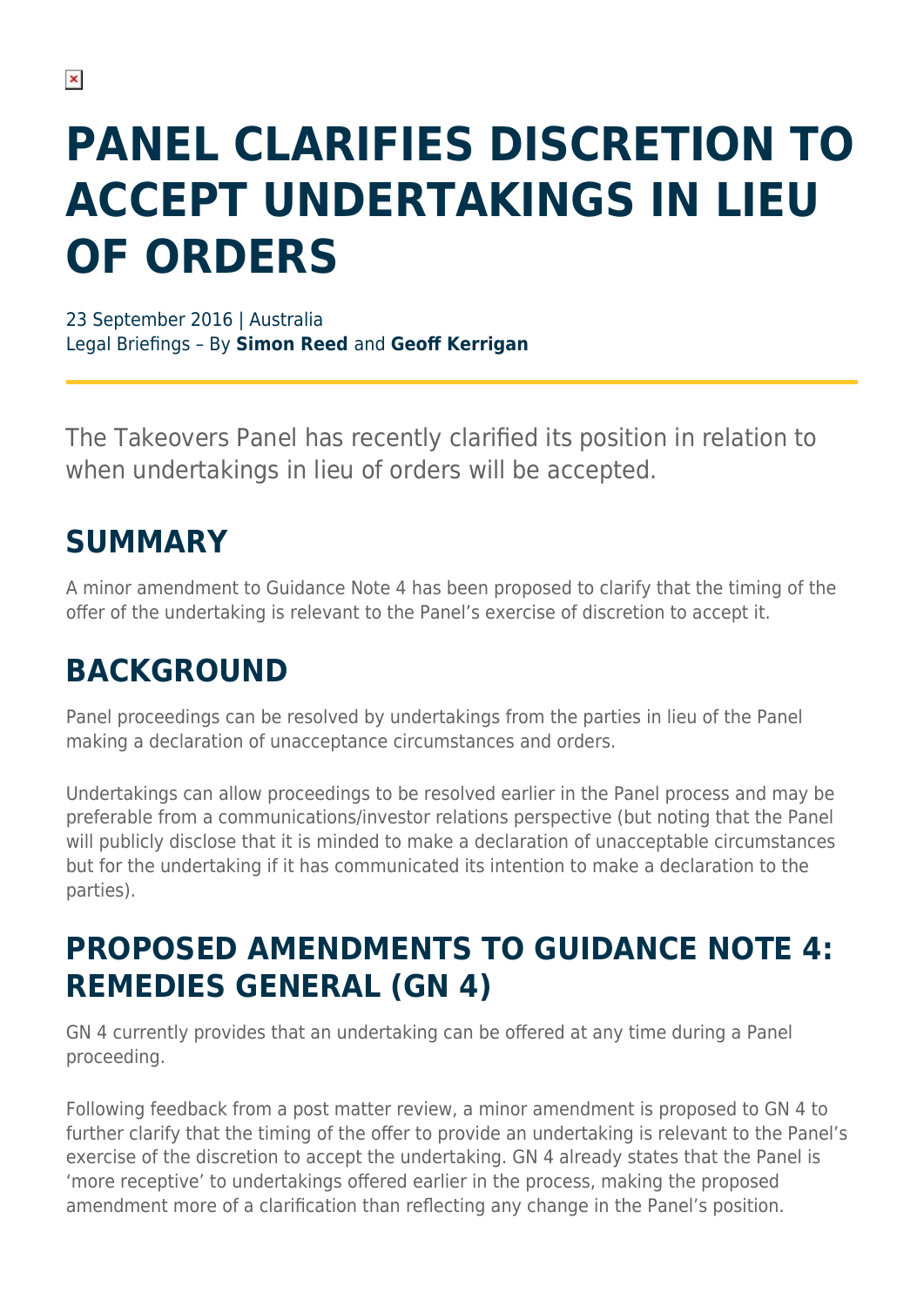# **FURTHER CONSULTATION**

The Panel is also seeking consultation on whether further guidance is needed and whether the current policy of accepting undertakings at 'any stage' of the process provides a disincentive to undertakings being provided earlier in proceedings.

On the second point, there may be legitimate reasons for parties not offering an undertaking until all parties have participated in the proceedings and the Panel has communicated its intention to make a declaration (eg clarifying and narrowing the issues in dispute).

In our experience, the timing of any offer of an undertaking is not overly influenced by the Panel's statements in GN 4 regarding timing but is primarily motivated by having the Panel proceedings resolved as quickly as possible.

The full consultation paper is available from the Panel's website. Comments are due by 14 October 2016.